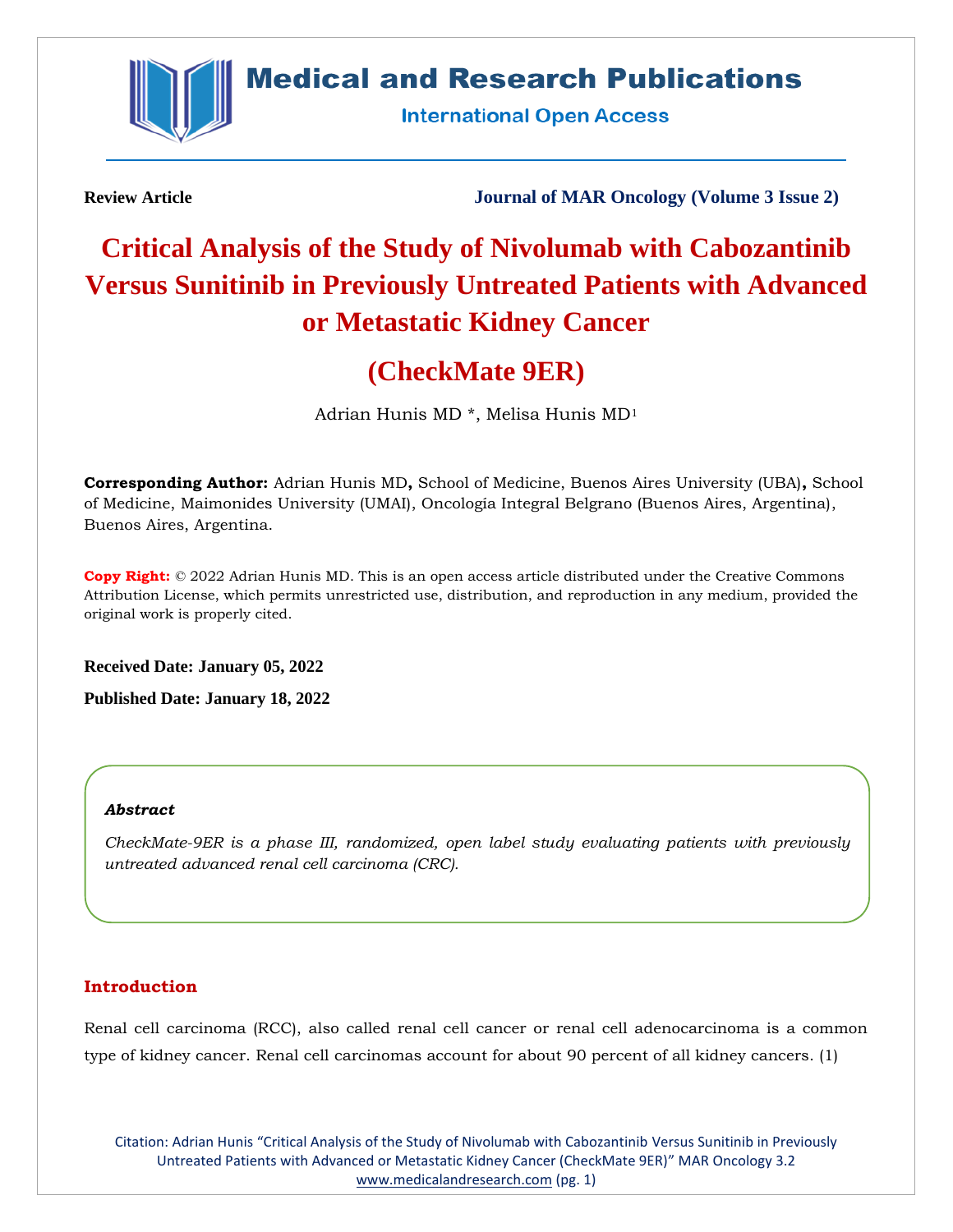RCC usually begins as a tumor growing in one of your kidneys. It can also develop in both kidneys. The disease is more common in men than women.

#### **How does it spread?**

If a cancerous tumor is discovered in one kidney, the usual treatment is to surgically remove part or all of the affected kidney.

If the tumor is not removed, it's more likely that cancer will spread to either your lymph nodes or other organs (metastasis)

In the case of RCC, the tumor can invade a large vein leading out of the kidney. It can also spread to the lymph system and other organs. The lungs are especially vulnerable.

#### **TNM staging and the stages of kidney cancer**

Kidney cancer is described in stages that the American Joint Committee on Cancer developed. The system is better known as the TNM system.

- **"T"** refers to the tumor. Doctors assign a "T" with a number that's based on the size and growth of the tumor.
- **"N"** describes whether cancer has spread to any nodes in the lymph system.
- **"M"** means cancer has metastasized.

Based on the characteristics above, doctors assign RCC a stage. The stage is based on the size of the tumor and the spread of cancer.

There are four stages:

- **Stages 1 and 2** describe cancers in which the tumor is still in the kidney. Stage 2 means that the tumor is larger than seven centimeters across.
- **Stages 3 and 4** mean cancer has either spread into a major vein or nearby tissue or to lymph nodes.
- **Stage 4** is the most advanced form of the disease. Stage 4 means that cancer has spread to the adrenal gland or has spread to distant lymph nodes or other organs. Because the adrenal gland is attached to the kidney, cancer often spreads there first.

Citation: Adrian Hunis "Critical Analysis of the Study of Nivolumab with Cabozantinib Versus Sunitinib in Previously Untreated Patients with Advanced or Metastatic Kidney Cancer (CheckMate 9ER)" MAR Oncology 3.2 [www.medicalandresearch.com](http://www.medicalandresearch.com/) (pg. 2)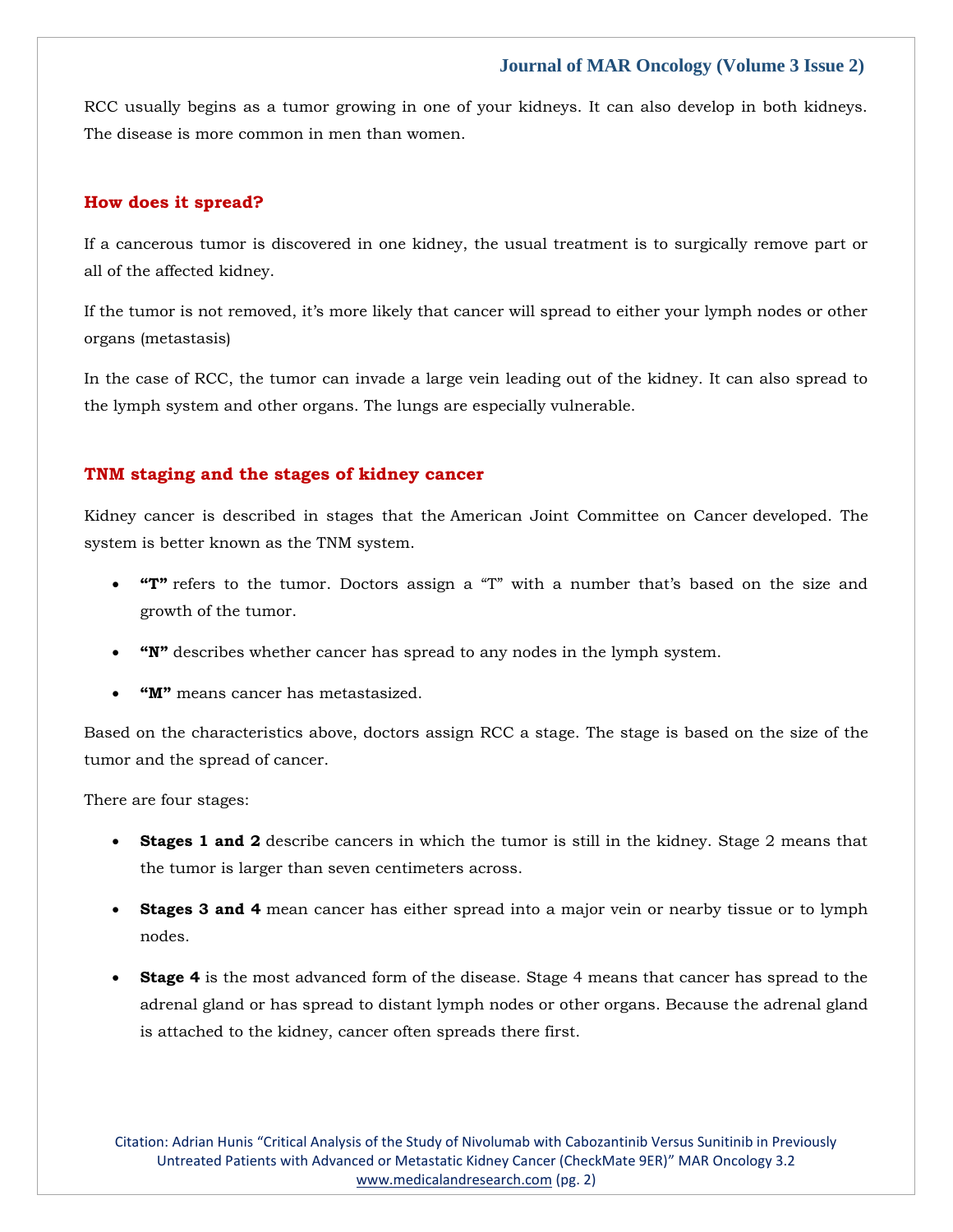#### **What's the outlook?**

Five-year survival rates for kidney cancer are based on the percentage of people who live at least 5 years with the disease after it's been diagnosed.

The American Cancer Society (ACS) reports the percentage of people living 5 years or more after diagnosis according to three stages based on data from the National Cancer Institute.

These stages are:

- localized (cancer has not spread beyond the kidney)
- regional (cancer has spread nearby)
- distant (cancer has spread to distant parts of the body)

According to the ACS, the RCC survival rates based on these three stages are:

- **localized:** 93 percent
- **regional:** 70 percent
- **distant:** 12 percent

#### **What are the treatment options?**

The type of treatment you receive largely depends on the stage of your cancer. Stage 1 RCC may be treated with surgery.

However, by the time cancer has advanced to stage 4, surgery may not be an option.

If the tumor and metastasis can be isolated, surgical removal of the cancerous tissue and/or treatment of the metastatic tumor by removal or other procedures such as stereotactic body radiation therapy or thermal ablation may still be possible.

If you have stage 4 RCC, your doctor will consider the location and spread of your cancer and your overall health to determine your eligibility for surgery.

If surgery isn't a realistic option to treat stage 4 RCC, your doctor may recommend systemic therapies using a combination of drugs.

A sample of your tumor, called a biopsy, may be obtained to help determine the best therapy for your specific type of cancer. Treatment may depend on whether you have clear cell or non-clear cell RCC.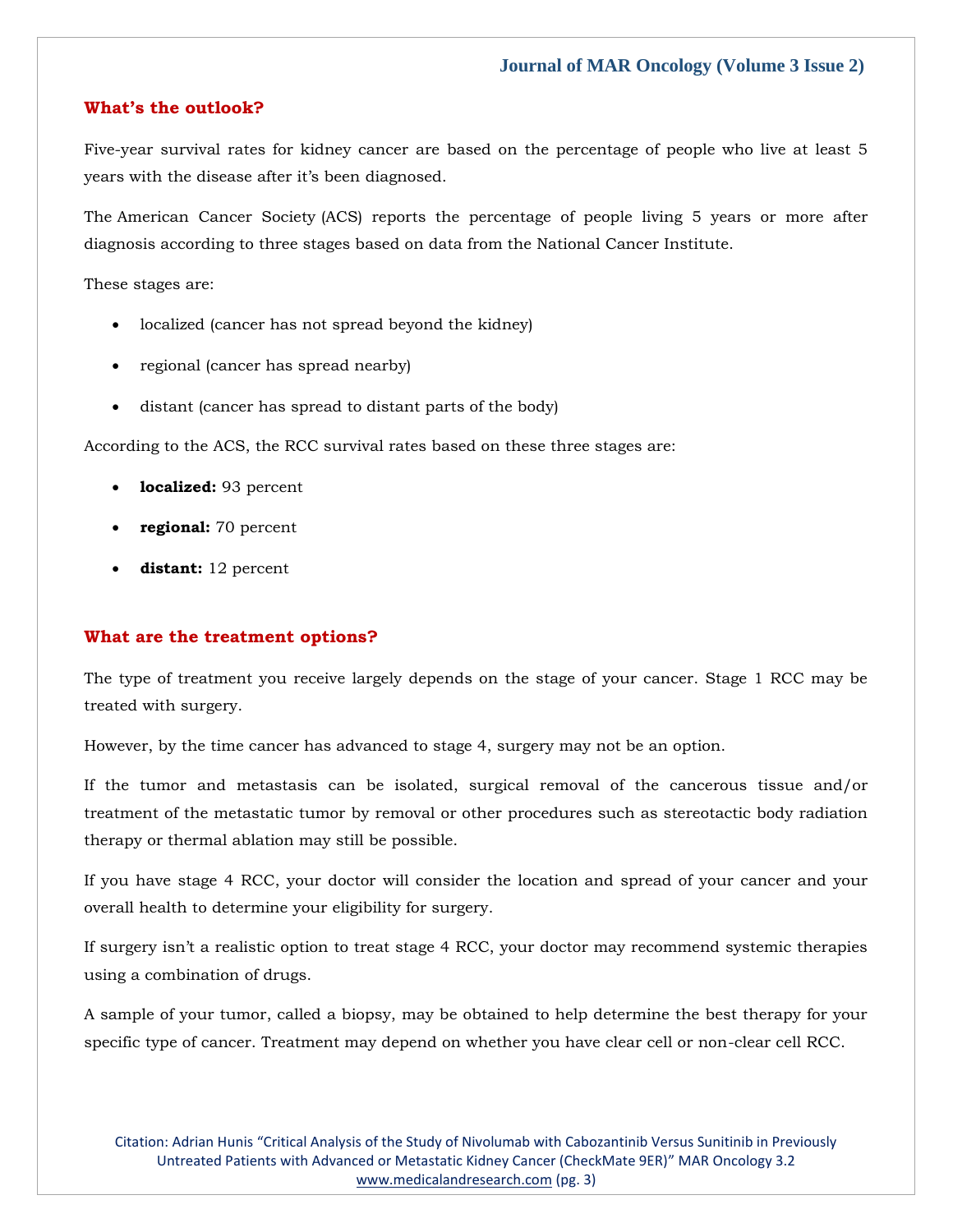Targeted therapy and immunotherapy, including tyrosine kinase inhibitors and anti-PD-1 monoclonal antibodies, can be used to treat stage 4 RCC. A specific drug may be given alone or in combination with another drug.

Treatments may include:

- axitinib + pembrolizumab
- pazopanib
- sunitinib
- ipilimumab + nivolumab
- cabozantinib

In 2011, our working group published in ASCO, personal experience with classical and conventional therapies (hormone therapy, chemotherapy, interferon, interleukin, etc.) versus the new target therapies (TT) whose summary we attach: Kidney cancer:

### *"Experience of Centro Oncologico Buenos Aires (COBA) with immunotherapy (It) and targeted therapies (TT)" (2)*

**Background:** To review the COBA results obtained in the first-line treatment of patients (pts.) with advanced kidney cancer for the past 10 years, from January 2000 to June 2006 (It) and from July 2006 to October 2010 (sunitinib and other TT). **Methods:** A descriptive, retrospective, longitudinal, non-comparative study. **Results:** The study included 150 pts. (106 male and 44 female 71% 29% H ratio: 1.5 - M: 1). Age: 51-60 years: 66 pts. (44%), 61 - 70 years: 34 pts. (23%). Histology: clear cell: 128 pts. (85%), chromophobe 8 pts. (5%), papillary 6 pts. (4%), oncocytoma 2 pts. (2%), sarcomatoid 2 pts. (2%), urothelial 2 pts. (2%), leiomyosarcoma 2 pts. (2%). Stages: stage IV: 88 pts. (59%) metastatic sites: 48 pts. (32%) lung, 30 pts. (20%) bone, 18 pts. (12%) retroperitoneal, 16 pts. (11%) lymph node, stage III: 6 pts. (4%) Stage II: 20 pts. (13%) Stage I: 36 pts. (24%). Surgery: radical nephrectomy: 122 pts. (81%). It.: 44 pts. (30% of 150 pts.) From January 2000 to June 2006: INF-α 2 (10 MU/I three times per week): 38 pts. (86.4%); IL2: 6 pts. (13.6%). From the studies published by Motzer et al. at ASCO 2006 and later began using sunitinib as first-line treatment in July 2006. TT: 52 pts. 34.6% of the 150. From July 2006 to October 2010: sunitinib: 42 pts. (80.8%), sorafenib: 4 pts. (7.7%), temsirolimus: 6 pts. (11.5%) Stable disease: TT (16 pts. - 30%): 10 months; It. (10 pts. - 22.7%): 5.5 months. Sunitinib toxicity: fatigue: 42 pts. (100%) arterial hypertension: 6 pts. (14%), hand-foot syndrome: 4 pts. (9%), mucositis: 2 pts. (5%). **Conclusions:** Treatment with TT proved useful in

Citation: Adrian Hunis "Critical Analysis of the Study of Nivolumab with Cabozantinib Versus Sunitinib in Previously Untreated Patients with Advanced or Metastatic Kidney Cancer (CheckMate 9ER)" MAR Oncology 3.2 [www.medicalandresearch.com](http://www.medicalandresearch.com/) (pg. 4)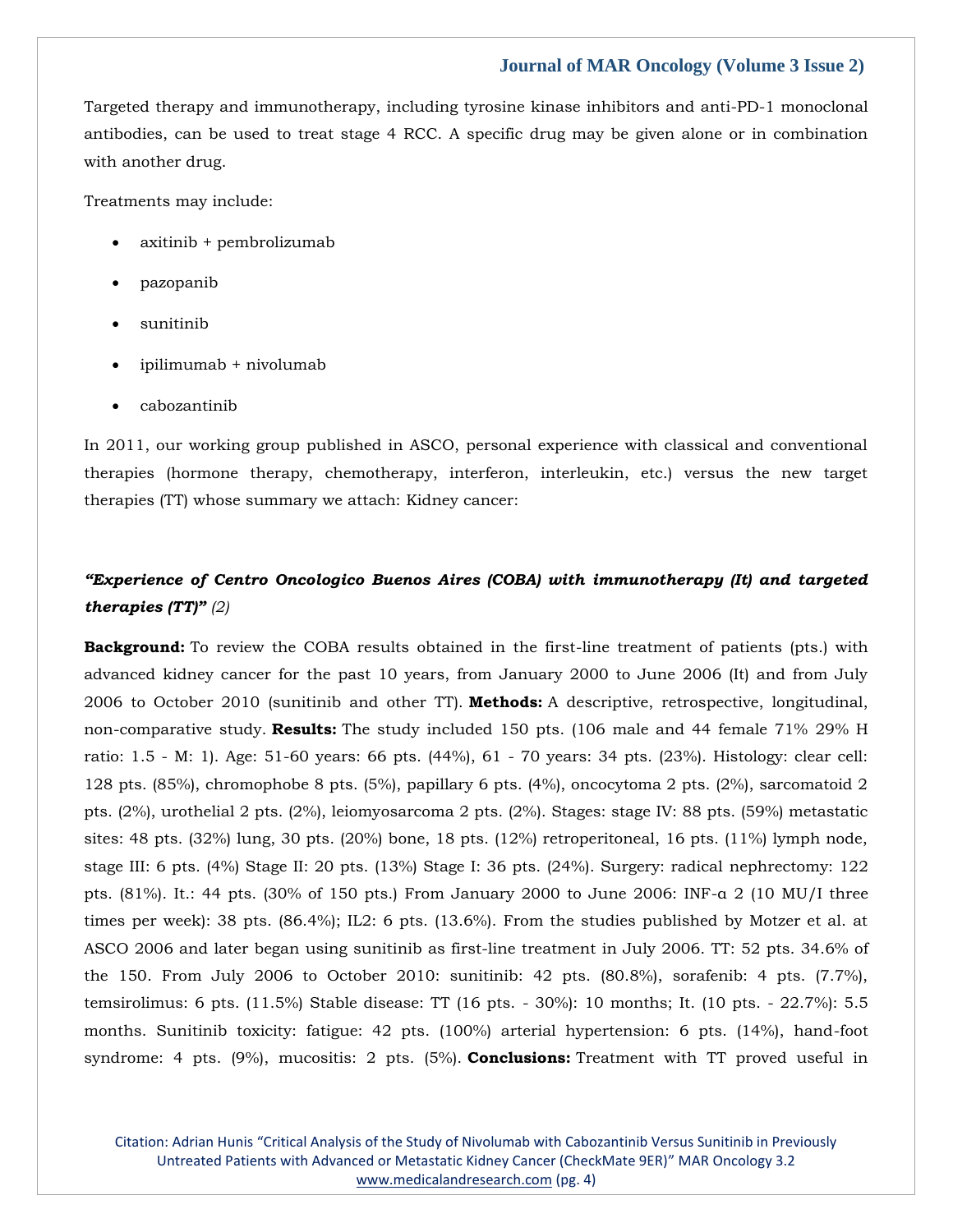controlling metastatic renal disease, achieving a statistically significant result of stable disease compared to that obtained with immunotherapy  $(10 \text{ vs. } 5.5 \text{ months - p} < 0.001)$ .

Recently (January 25, 2021) the FDA approved the following protocol, accepted as the first line of treatment.

The FDA just approved 1st line nivolumab + cabozantinib in advanced kidney cancer.

The approval was based on the phase III CheckMate-9ER study, which compared nivolumab in combination with cabozantinib versus sunitinib in patients with advanced renal cell cancer.

#### **About the CheckMate -9ER study**

CheckMate-9ER is a phase III, randomized, open-label study evaluating patients with previously untreated advanced renal cell carcinoma (CRC).

A total of 651 patients (22% favorable risk, 58% intermediate risk, 20% poor risk) were randomized to receive nivolumab in combination with cabozantinib ( $n = 323$ ) versus sunitinib ( $n = 328$ ).

Patients were randomized to receive 240 mg of nivolumab every two weeks intravenously and 40 mg of cabozantinib orally daily or sunitinib 50 mg orally daily for the first four weeks of a six-week cycle.

Treatment with nivolumab continued until disease progression as assessed by RECIST v1.1 response or unacceptable toxicity.

The recommended dose for nivolumab and cabozantinib is 240 mg of nivolumab every two weeks or 480 mg every four weeks in combination with 40 mg of cabozantinib once daily orally without food. The recommended treatment for nivolumab is until disease progression, unacceptable toxicity, or up to two years.

Treatment with cabozantinib is until disease progression or unacceptable toxicity.

The primary endpoint was progression-free survival (PFS) as assessed by the Blinded Independent Central Review (BICR), using RECIST v1.1.

Secondary endpoints included overall survival (OS) and objective response rate which was assessed by BICR using RECIST v1.1.

In the study, patients treated with nivolumab in combination with cabozantinib lived twice as long without their tumors progressing compared to patients treated with sunitinib (median PFS was 16.6 months [95% CI 12.5-24.9] vs. median PFS of 8.3 months [95% CI: 7.0-9.7]; [HR: 0.51] [95% CI: 0.41- 0.64], P <0.0001; mean follow-up 18.1 months]; range: 10.6-30.6 months).

Citation: Adrian Hunis "Critical Analysis of the Study of Nivolumab with Cabozantinib Versus Sunitinib in Previously Untreated Patients with Advanced or Metastatic Kidney Cancer (CheckMate 9ER)" MAR Oncology 3.2 [www.medicalandresearch.com](http://www.medicalandresearch.com/) (pg. 5)